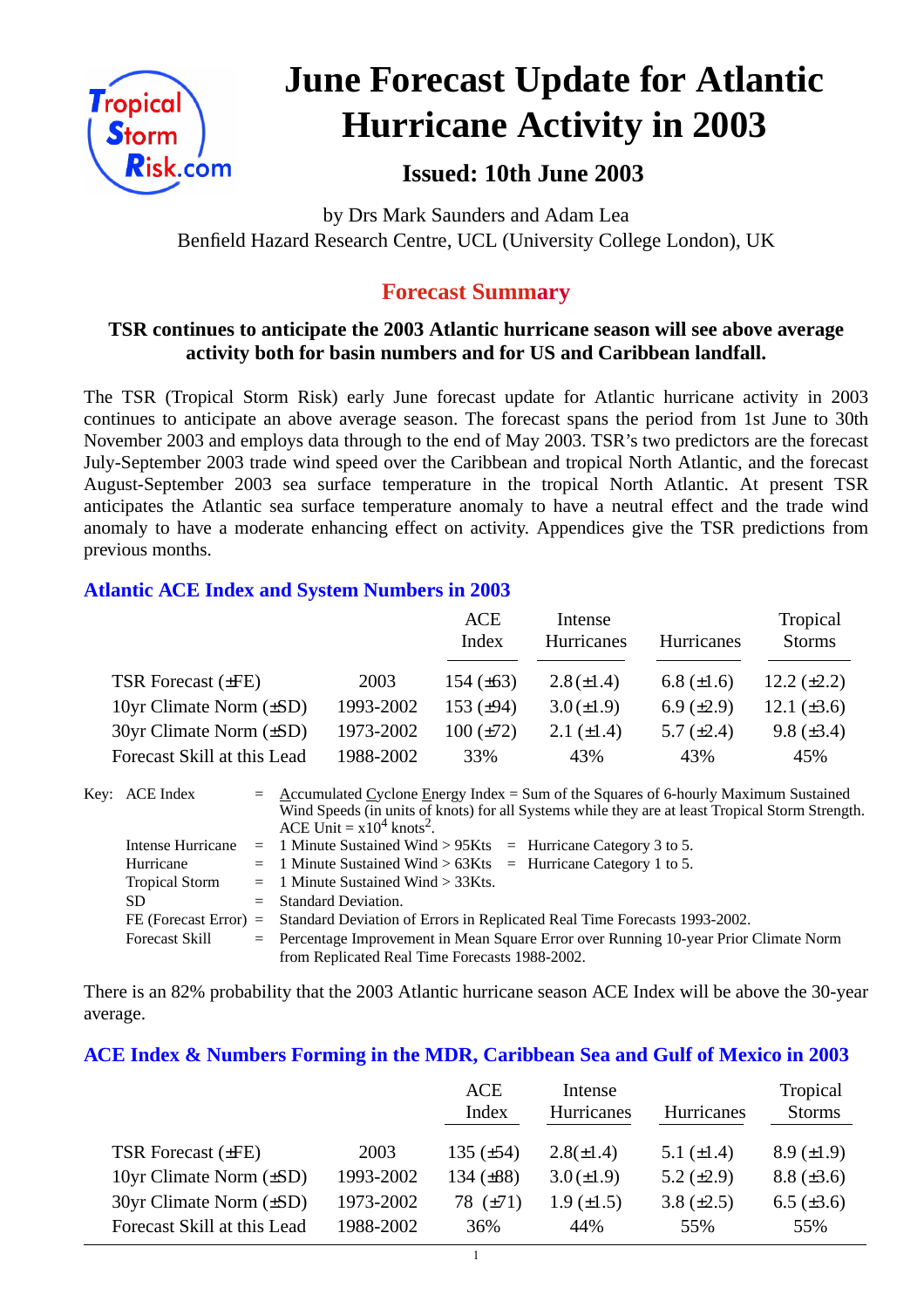The Atlantic hurricane Main Development Region (MDR) is the region  $10^{\circ}N - 20^{\circ}N$ ,  $20^{\circ}W - 60^{\circ}W$ between the Cape Verde Islands and the Caribbean. A storm is defined as having formed within this region if it reached at least tropical depression status while in the area.

There is an 89% probability that the MDR, Caribbean Sea and Gulf of Mexico ACE Index will exceed the 30-year average in 2003.

#### **USA Landfalling ACE Index and Numbers in 2003**

|           | <b>ACE</b><br>Index | <b>Hurricanes</b> | Tropical<br><b>Storms</b> |
|-----------|---------------------|-------------------|---------------------------|
| 2003      | 4.5 $(\pm 4.3)$     | $1.6 \ (\pm 0.9)$ | 3.6 $(\pm 1.9)$           |
| 1993-2002 | 4.5 $(\pm 4.7)$     | $1.2 \ (\pm 1.2)$ | 3.8 $(\pm 2.1)$           |
| 1973-2002 | $2.6 (\pm 3.4)$     | $1.2 \ (\pm 1.3)$ | $2.8 (\pm 2.0)$           |
| 1988-2002 | 13%                 | 33%               | 14%                       |
|           |                     |                   |                           |

| Key: ACE Index                  | $=$ Accumulated Cyclone Energy Index $=$ Sum of the Squares of hourly Maximum                                            |
|---------------------------------|--------------------------------------------------------------------------------------------------------------------------|
|                                 | Sustained Wind Speeds (in units of knots) for all Systems while they are at least                                        |
|                                 | Tropical Storm Strength and over the USA Mainland (reduced by a factor of 6).<br>ACE Unit = $x10^4$ knots <sup>2</sup> . |
| <b>Landfall Strike Category</b> | $=$ Maximum 1 Minute Sustained Wind of Storm Coming Within 30km of Land.                                                 |
| USA Mainland                    | $=$ Brownsville (Texas) to Maine.                                                                                        |

USA landfalling intense hurricanes are not forecast since we have no skill at any lead.

#### **Caribbean Lesser Antilles Landfalling Numbers in 2003**

|                                        |      | Intense           | Tropical          |                   |
|----------------------------------------|------|-------------------|-------------------|-------------------|
|                                        |      | Hurricanes        | Hurricanes        | <b>Storms</b>     |
| TSR Forecast $(\pm FE)$                | 2003 | $0.4~(\pm 0.4)$   | $0.7 (\pm 0.6)$   | $1.6 \ (\pm 0.8)$ |
| 10yr Climate Norm $(\pm SD)$ 1993-2002 |      | $0.3 \ (\pm 0.5)$ | $0.7 (\pm 0.8)$   | $1.5 \ (\pm 1.0)$ |
| 30yr Climate Norm (±SD) 1973-2002      |      | $0.2 \ (\pm 0.4)$ | $0.4 \ (\pm 0.6)$ | $1.1 (\pm 1.0)$   |
| Forecast Skill at this Lead 1988-2002  |      | 25%               | 38%               | 38%               |

Key: Landfall Strike Category = Maximum 1 Minute Sustained Wind of Storm Coming Within 30km of Land. Lesser Antilles = Island Arc from Anguilla to Trinidad Inclusive.

#### **Key Predictors for 2003**

The key factors behind the TSR forecast for an above-average hurricane season in 2003 are the anticipated moderate enhancing effect of July-September forecast 925mb U(east/west)-winds over the Caribbean Sea and tropical North Atlantic region  $(7.5^{\circ}N - 17.5^{\circ}N, 30^{\circ}W - 100^{\circ}W)$ , and of neutral August-September forecast sea surface temperature for the Atlantic MDR (10<sup>o</sup>N - 20<sup>o</sup>N, 20<sup>o</sup>W - 60<sup>o</sup>W). The current forecast anomalies (1973-2002 climatology) for these predictors are  $0.44\pm0.46$  ms<sup>-1</sup> (down slightly from  $0.48\pm0.58$  ms<sup>-1</sup> last month) and  $0.05\pm0.17^{\circ}$ C (down slightly from  $0.08\pm0.24^{\circ}$ C last month) respectively. The corresponding forecast skills for these predictors at this lead are 61% and 63%.

## **Further Information**

Further information on the TSR forecast methodology, the TSR simulated real-time forecast skill 1987- 2001 as a function of lead time, and on TSR in general, may be obtained from the 'Extended Range Forecast for Atlantic Hurricane Activity in 2002' document issued on the 23rd November 2001. The TSR next monthly forecast update for the 2003 Atlantic hurricane season will be issued on the 4th July 2003.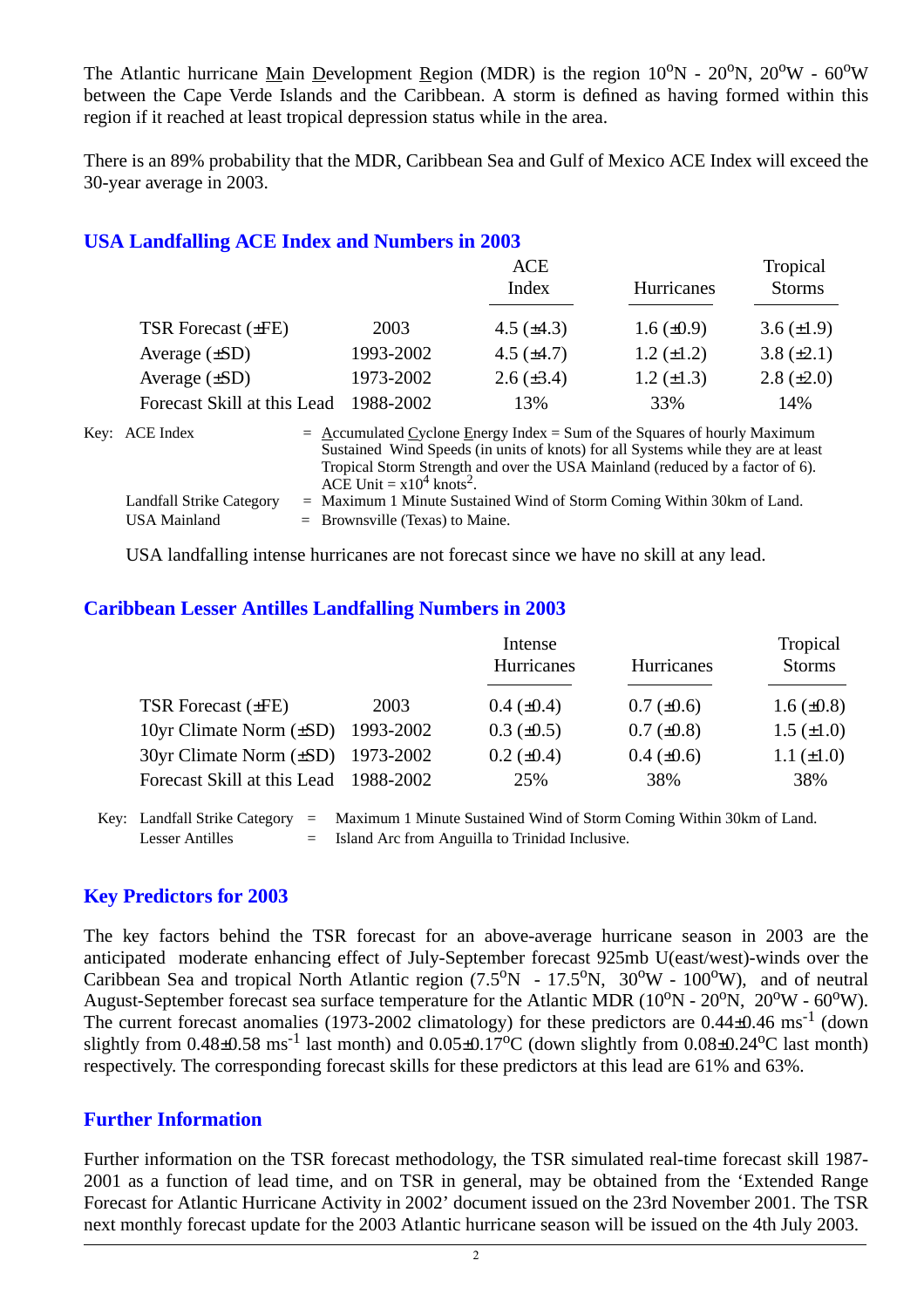# **Appendix - Predictions from Previous Months**

| <b>Atlantic ACE Index and System Numbers 2003</b> |             |                     |                                    |                 |                       |  |
|---------------------------------------------------|-------------|---------------------|------------------------------------|-----------------|-----------------------|--|
|                                                   |             | <b>ACE</b><br>Index | Named<br>Tropical<br><b>Storms</b> | Hurricanes      | Intense<br>Hurricanes |  |
| Average Number (±SD) (1993-2002)                  |             | 153 $(\pm 94)$      | 12.1 $(\pm 3.6)$                   | 6.9 $(\pm 2.9)$ | $3.0 (\pm 1.9)$       |  |
| Average Number $(\pm SD)$ (1973-2002)             |             | $100 (\pm 72)$      | $9.8 (\pm 3.4)$                    | 5.7 $(\pm 2.4)$ | $2.1 (\pm 1.4)$       |  |
|                                                   | 10 Jun 2003 | 154 $(\pm 63)$      | $12.2 \ (\pm 2.2)$                 | 6.8 $(\pm 1.6)$ | $2.8 \ (\pm 1.4)$     |  |
|                                                   | 6 May 2003  | 158 $(\pm 70)$      | $12.4 \ (\pm 2.7)$                 | $7.0 (\pm 2.0)$ | $2.8 (\pm 1.5)$       |  |
| TSR Forecasts (±FE)                               | 11 Apr 2003 | $128 (\pm 85)$      | 11.1 $(\pm 2.9)$                   | 6.1 $(\pm 2.4)$ | $2.4 (\pm 1.8)$       |  |
|                                                   | 5 Mar 2003  | $166 (\pm 87)$      | $12.7 (\pm 3.5)$                   | $7.1 (\pm 2.7)$ | $2.9 \ (\pm 1.9)$     |  |
|                                                   | 5 Feb 2003  | $180 (\pm 90)$      | 13.3 $(\pm 3.3)$                   | $7.6 (\pm 2.7)$ | 3.1 $(\pm 1.8)$       |  |
|                                                   | 7 Jan 2003  | 156 $(\pm 90)$      | $12.3 \ (\pm 3.4)$                 | 6.9 $(\pm 2.8)$ | $2.7 (\pm 1.8)$       |  |
|                                                   | 16 Dec 2002 |                     | 12.4 $(\pm 3.5)$                   | $7.0 (\pm 2.8)$ | $2.8 (\pm 1.8)$       |  |
|                                                   | 30 May 2003 |                     | 14                                 | 8               | 3                     |  |
| <b>Gray Forecasts</b>                             | 4 Apr 2003  |                     | 12                                 | 8               | 3                     |  |
|                                                   | 6 Dec 2002  |                     | 12                                 | 8               | 3                     |  |
| <b>NOAA</b> Forecast                              | 19 May 2003 | 110-180             | $11 - 15$                          | $6 - 8$         | $2 - 4$               |  |
| Meteorological Insti-<br>tute, Cuba Forecast      | 2 May 2003  |                     | 10                                 | 6               |                       |  |

## **1. Atlantic ACE Index and System Numbers**

## **2. MDR, Caribbean Sea and Gulf of Mexico ACE Index and Numbers**

| <b>MDR, Caribbean Sea and Gulf of Mexico ACE Index and Numbers 2003</b> |             |                     |                                    |                   |                       |  |  |
|-------------------------------------------------------------------------|-------------|---------------------|------------------------------------|-------------------|-----------------------|--|--|
|                                                                         |             | <b>ACE</b><br>Index | Named<br>Tropical<br><b>Storms</b> | <b>Hurricanes</b> | Intense<br>Hurricanes |  |  |
| Average Number (±SD) (1993-2002)                                        |             | 134 $(\pm 88)$      | $8.8 (\pm 3.6)$                    | $5.2 \ (\pm 2.9)$ | $3.0 (\pm 1.9)$       |  |  |
| Average Number $(\pm SD)$ (1973-2002)                                   |             | $78 (\pm 71)$       | $6.5 \ (\pm 3.6)$                  | 3.8 $(\pm 2.5)$   | $1.9 \ (\pm 1.5)$     |  |  |
| <b>TSR Forecasts (±FE)</b>                                              | 10 Jun 2003 | 135 $(\pm 54)$      | $8.9 \ (\pm 1.9)$                  | 5.1 $(\pm 1.4)$   | $2.8 (\pm 1.4)$       |  |  |
|                                                                         | 5 May 2003  | 139 $(\pm 62)$      | $9.1 (\pm 2.4)$                    | 5.3 $(\pm 1.8)$   | $2.8 (\pm 1.5)$       |  |  |
|                                                                         | 11 Apr 2003 | $108 (\pm 78)$      | 7.8 $(\pm 3.0)$                    | 4.4 $(\pm 2.4)$   | $2.4 \ (\pm 1.8)$     |  |  |
|                                                                         | 5 Mar 2003  | 146 $(\pm 81)$      | $9.4 \ (\pm 3.4)$                  | $5.4 \ (\pm 2.6)$ | $2.9 \ (\pm 1.9)$     |  |  |
|                                                                         | 5 Feb 2003  | 161 $(\pm 85)$      | $10.0 (\pm 3.4)$                   | 5.9 $(\pm 2.7)$   | 3.1 $(\pm 1.8)$       |  |  |
|                                                                         | 7 Jan 2003  | $136 (\pm 85)$      | $9.0 (\pm 3.5)$                    | 5.2 $(\pm 2.7)$   | $2.7 (\pm 1.8)$       |  |  |
|                                                                         | 16 Dec 2002 |                     | $9.2 \ (\pm 3.5)$                  | 5.3 $(\pm 2.7)$   | $3.0 (\pm 1.7)$       |  |  |